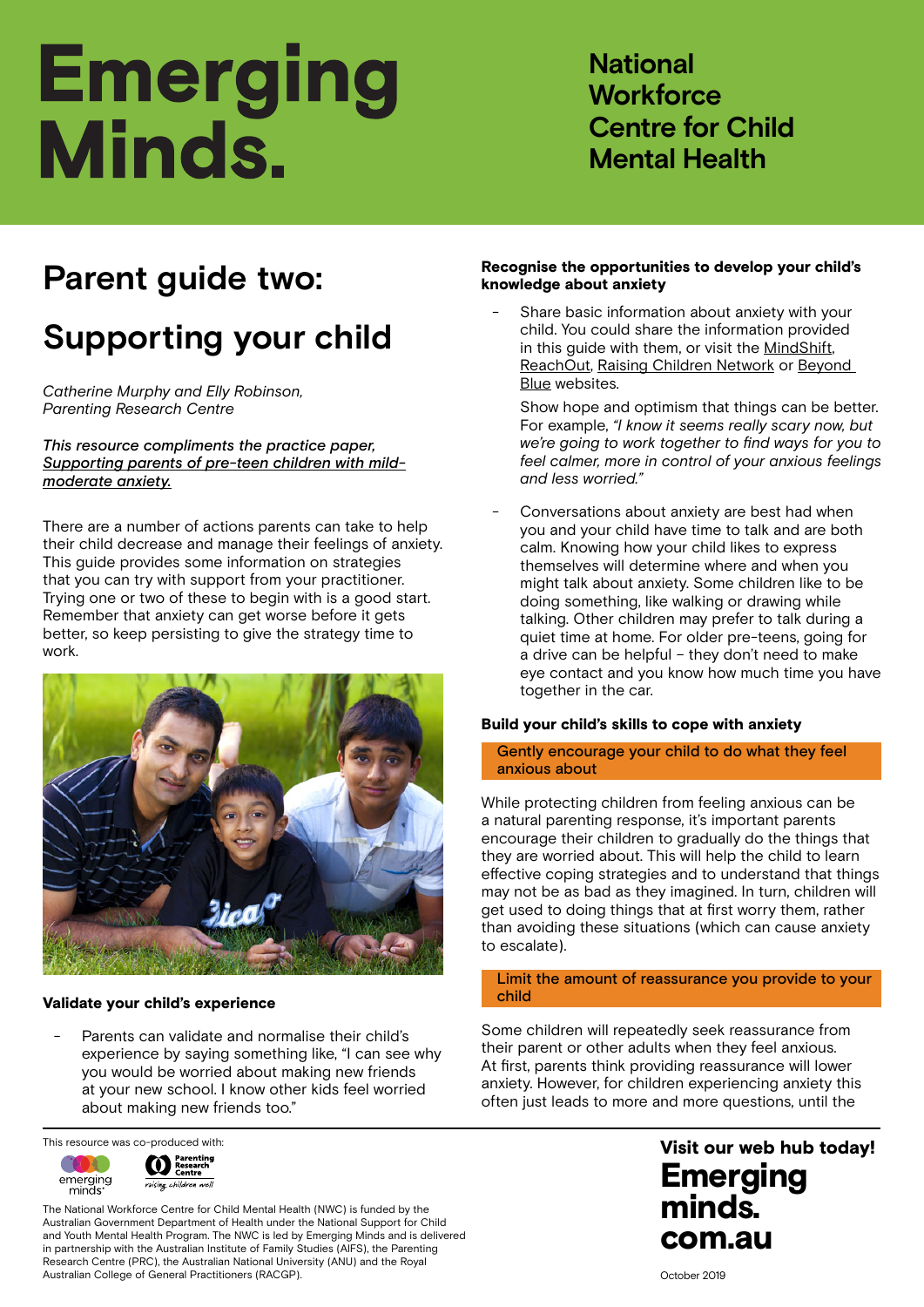parent and child find themselves in a never-ending cycle of 'Question and Answer'.

Rather than responding to the many questions, you could use this opportunity to start a conversation about anxiety and how your child is going to handle the situation:

*"I'm wondering if you are feeling worried about going on the school camp in a couple of weeks. What do you think? I wish I could answer all your questions. This is going to be one of the situations where we won't be able predict or plan for everything. Let's just plan for what we know right now, but remembering that things sometimes change – and that's okay".* 

During this conversation it's important not to get pulled into your child's many possible scenarios or decide to let your child avoid the situation. Instead, focus on what is known and then reinforce the skills your child already has to handle that. For example:

*"There are other times you've been to new places. How did you handle those times?"* 

*"If you do start to feel anxious during group time, what can you do to help yourself feel calmer and able to join in with the others?"*



Praise and acknowledge your child's efforts

Praise your child for doing something that they were anxious about, such as, *"Good on you for joining the club, even though your friends weren't going."*

Reinforce your child's attempts to use one of the skills listed below. For example, *"That's great that you identified that thought was not helping you."* 

### Calm the body

#### Exercise

It's common to have a build-up of tension in our body when experiencing anxiety. Building enjoyable physical activities into your child's and family's regular routine can help your child feel calmer in their body.

### Relaxation strategies

Pick a time when your child is calm to introduce these strategies. Let your child know that learning to relax takes practise, just like any other skill. Relaxation exercises are not just for helping you in times of stress; they can be done regularly to help you keep calm and to notice the early physical signs of anxiety.

This resource was co-produced with:



The National Workforce Centre for Child Mental Health (NWC) is funded by the Australian Government Department of Health under the National Support for Child and Youth Mental Health Program. The NWC is led by Emerging Minds and is delivered in partnership with the Australian Institute of Family Studies (AIFS), the Parenting Research Centre (PRC), the Australian National University (ANU) and the Royal Australian College of General Practitioners (RACGP).

Introduce your child to relaxation strategies and ways to lower feelings of anxiety. For example: *"These exercises encourage us to pay attention to how stress or anxiety feels in our bodies and help us to gradually feel calmer"*.

Examples of relaxation exercises include:

- progressive muscle relaxation – gradually relaxing different parts of the body

- breathing exercises – bring attention to the breath, gradually slowing and deepening the way we breathe - visualisation – visualising a relaxing and peaceful experience or place.

There are a number of apps and websites that support parents and children to learn these strategies, including [Smiling Mind,](https://www.smilingmind.com.au/) [MindShift](https://mindshift.org.au/) and [Headspace](https://headspace.org.au/). [See a full list in](https://emergingminds.com.au/resources/supporting-parents-of-pre-teen-children-with-mild-moderate-anxiety/#other-resources-references)  [our Resources section.](https://emergingminds.com.au/resources/supporting-parents-of-pre-teen-children-with-mild-moderate-anxiety/#other-resources-references)

### Gently challenge anxious thoughts

Once you have some examples of your child's thoughts, let your child know that while thoughts are powerful in the moment, not all thoughts are true or helpful. In fact, some thoughts hold us back from doing what we really want to and what is good for our development and wellbeing.

For example, your child may really want to go on a holiday to visit family but is sure that the plane will crash, and everyone will die. They may need some information about how safe flying is and what they will enjoy about seeing family.

Gently encourage your child to look for the evidence for their thoughts

For example, you might say, *"Your thought, 'no-one likes me' – that's a powerful thought. I'm wondering how true that thought is though. You have mentioned the names of some people you spend recess with; I wonder if they may like you. What do you think?"*

### Gently encourage your child to think about the helpfulness of their thoughts

Some thoughts may be true, but they don't help us to do what we need to do or act in our best interests. You could ask, *"You're really worried about humans stuffing up the planet and what it means for the future. That's a big worry to carry! I'm wondering what impact that thought is having on you? How much does this worry help you to do things that are important to you?"*

While asking these questions, be genuinely curious about the child's response. Try not to get into a battle over which thoughts are 'real'. Anxious thoughts can be very compelling in the moment, even if they may seem irrational to other people. Over time you will be encouraging your child to be a "detective" and assessing if their anxious thoughts are true, helpful or kind.

October 2019

### Emerging minds. com.au Visit our web hub today!